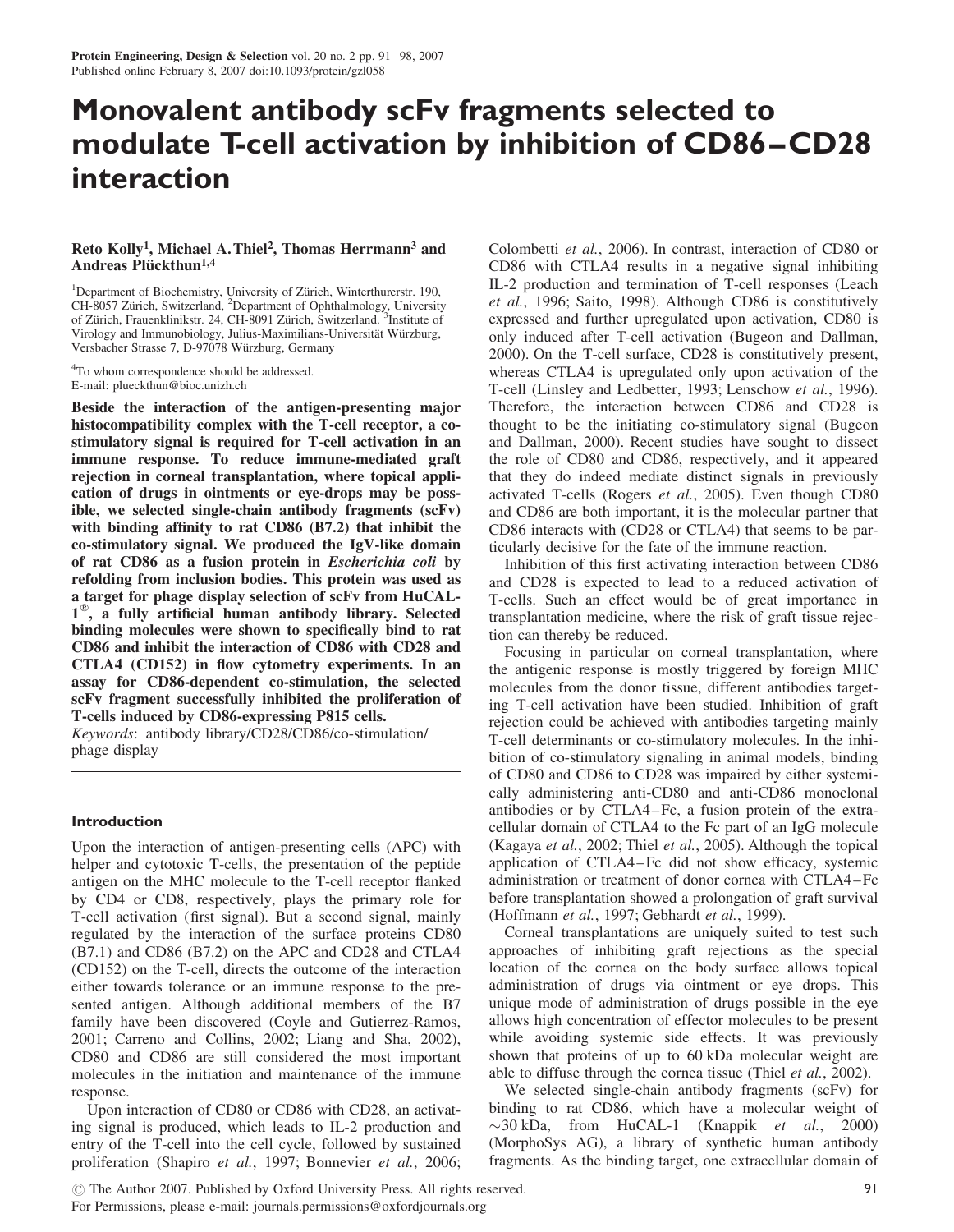rat CD86, which interacts with CD28, was expressed in Escherichia coli and refolded from inclusion bodies to a soluble, active protein. The scFv fragments were shown to selectively bind to CD86 and functionally inhibit its interaction with CD28 and CTLA4, and indeed inhibited the proliferation of T-cells in the presence of cells expressing CD86 on their surface.

# Materials and methods

## Protein expression and purification

The IgV-like domain of rat CD86 was expressed as a fusion protein, consisting of an N-terminal Avi-tag (sequence GLNDIFEAQKIEWHE) (Cull and Schatz, 2000), the N1-domain of the M13 phage protein g3p (aa 1–81), rat CD86 (aa 2–110) and a C-terminal  $His<sub>6</sub>$ -tag. cDNA encoding the IgV-like domain of rat CD86 was inserted into the vector pAT231, a derivative of the expression vector pAT222 (Binz et al., 2004) containing the sequence encoding the N1-domain. As a control, the protein without the CD86 domain was produced.

Fusion proteins were expressed as inclusion bodies in BL21 (DE3) pREP4 E. coli (Stüber et al., 1990; Studier et al., 1990), also containing the pBirAcm biotinylation plasmid (Cull and Schatz, 2000). Cells were grown at  $37^{\circ}$ C in 2xYT medium (16 g tryptone, 10 g yeast extract, 5 g NaCl per liter). Thirty minutes after addition of 12 mg/l biotin at  $OD_{600} = 0.5$ , bacteria were induced with 1 mM IPTG and the culture was incubated for  $240 \text{ min}$  at  $37^{\circ}$ C. Cells were collected by centrifugation, resuspended in 10 mM Tris–HCl,  $2 \text{ mM } MgCl_2$ , pH 8, and after addition of a spatula tip of DNAseI and lysozyme each, cells were lysed in a French pressure cell (Aminco French Press). Inclusion bodies were collected by centrifugation and washed three times with 500 mM urea, 100 mM Tris–HCl, pH 8, 0.5% Triton X-100. The cell pellet was suspended in 10 mM Tris– HCl,  $2 \text{ mM } MgCl<sub>2</sub>$ ,  $pH$  8. Inclusion bodies were then solubilized with 8 M urea, 200 mM Tris–HCl, 50 mM DTT, pH 8.6, and after centrifugation dialyzed against 8 M urea, 200 mM Tris–HCl, pH 8.6. Refolding was performed by rapid dilution into 800 mM arginine, 200 mM Tris, 0.5 mM 6-amino-n-caproic acid, 0.5 mM benzamidine hydrochloride, 0.2 mM reduced glutathione and 1 mM glutathione disulfide, pH 9. Refolded protein was concentrated by ultra-filtration and dialyzed against 50 mM NaH<sub>2</sub>PO<sub>4</sub>, 300 mM NaCl, pH 8. Proteins were purified with a bench top Ni-NTA agarose column (Qiagen) according to the manufacturer's protocols. Eluates were dialyzed against 50 mM  $NaH<sub>2</sub>PO<sub>4</sub>$ , 300 mM NaCl, pH 8.

Selected scFv fragments were expressed in the periplasm of E. coli SB536 cells. Pools of selected scFv-encoding sequences were subcloned via restriction sites XbaI and EcoRI into the expression plasmid pMX7, and E. coli SB536 cells were transformed with the constructed vector. Bacteria were grown at  $37^{\circ}$ C in  $2xYT$  medium containing 0.1% glucose and 34 mg/l chloramphenicol. At  $OD_{600} = 0.5$  cultures were induced with 1 mM IPTG.

For small-scale expressions, cultures were incubated for  $5 h$  at  $30^{\circ}$ C. For periplasmic extracts, cells were collected by centrifugation and incubated overnight in 300 mM boric acid, 150 mM NaCl,  $2 \text{ mM}$  EDTA, pH 8, at 4 $\textdegree$ C. After

centrifugation, the supernatant was used for enzyme linked immuno-sorbent assay (ELISA) screening.

For large-scale expression of scFv fragments, cultures were incubated for 20 h at  $22^{\circ}$ C. Bacteria were collected by centrifugation and resuspended in  $50 \text{ mM }$  NaH<sub>2</sub>PO<sub>4</sub>, 300 mM NaCl, pH 8. After addition of a spatula tip of DNAseI and  $2 \text{ mM } MgCl<sub>2</sub>$ , bacteria were lysed in a French pressure cell. The lysate was filtered and purified on Protino Ni-2000 IMAC column (Macherey-Nagel) or Ni-NTA agarose (Qiagen), washing with 16 column volumes of 50 mM NaH<sub>2</sub>PO<sub>4</sub>, 300 mM NaCl, pH 8; 12 column volumes of 50 mM  $\text{NaH}_2\text{PO}_4$ , 900 mM NaCl, pH 8; 16 column volumes of 50 mM  $\text{NaH}_2\text{PO}_4$ , 300 mM NaCl, 0.1% Triton X-100, pH 8; and 8 column volumes of 50 mM NaH<sub>2</sub>PO<sub>4</sub>, 300 mM NaCl, pH 8. Eluates were concentrated by ultracentrifugation and buffer-exchanged to PBS using Micro BioSpin P-6 columns (BioRad). For proliferation assays, samples were additionally purified on Detoxi-Gel endotoxin removal columns (Pierce) and eluted with PBS. When stored at  $4^{\circ}$ C under sterile conditions, purified scFv fragments maintained unchanged binding activity for more than 3 months.

# Phage display

Phage selections were performed by incubating 33 pmol of biotinylated antigen with  $0.33$  pmol of phages in  $100 \mu$ l PBS 0.5% BSA for 1 h at  $4^{\circ}$ C. The complexes were captured with 1 mg of BSA-blocked streptavidin magnetic particles (Roche) and washed 10 times with PBS 0.5% BSA. Bound phages were eluted with 100 mM glycine, pH 2.2, and neutralized with the same volume of 1 M Tris, pH 8. E. coli TG1 cells were infected with eluted phages and plated on LB agar plates containing 1% glucose and 34 mg/l chloramphenicol. The plates were incubated overnight at  $30^{\circ}$ C, and bacteria were scraped off to inoculate 2xYT medium containing 1% glucose and 34 mg/l chloramphenicol. The culture was incubated at 37<sup>°</sup>C and at  $OD_{600} = 0.5$  the phage library was rescued by infection with VCS M13 helper phage (Stratagene). The bacteria were harvested by centrifugation and resuspended in 2xYT medium containing 30 mg/l kanamycin, 34 mg/l chloramphenicol, 0.1 mM IPTG and grown overnight at  $30^{\circ}$ C. Phages were precipitated from the culture supernatant by addition of polyethylene glycol PEG-6000 (3.3% final concentration), NaCl (0.4 M final concentration). Phages were resuspended in  $H_2O$ , precipitated by addition of polyethylene glycol PEG-6000 (3.3% final concentration), NaCl (0.4 M final concentration) and resuspended in PBS.

Pools of selected scFv-encoding sequences were subcloned via restriction sites XbaI and EcoRI into the expression plasmid pMX7-FH (Knappik et al., 2000) and E. coli SB536 cells were transformed with the generated plasmid.

## Enzyme linked immuno-sorbent assay

Pools of selected scFv fragments were screened by ELISA experiments performed on immobilized antigen. Maxisorp plates were coated overnight with neutravidin (Pierce, 66 nM in PBS) and blocked for 1 h with PBS containing 0.5% BSA. Biotinylated antigen was added at  $10 \mu$ M in PBS containing 0.1% BSA. Alternatively, non-biotinylated antigen was directly immobilized to Maxisorp plates by incubating antigen at 10 nM in PBS for 1 h at room temperature, followed by blocking with PBS containing 0.5% BSA for 1 h at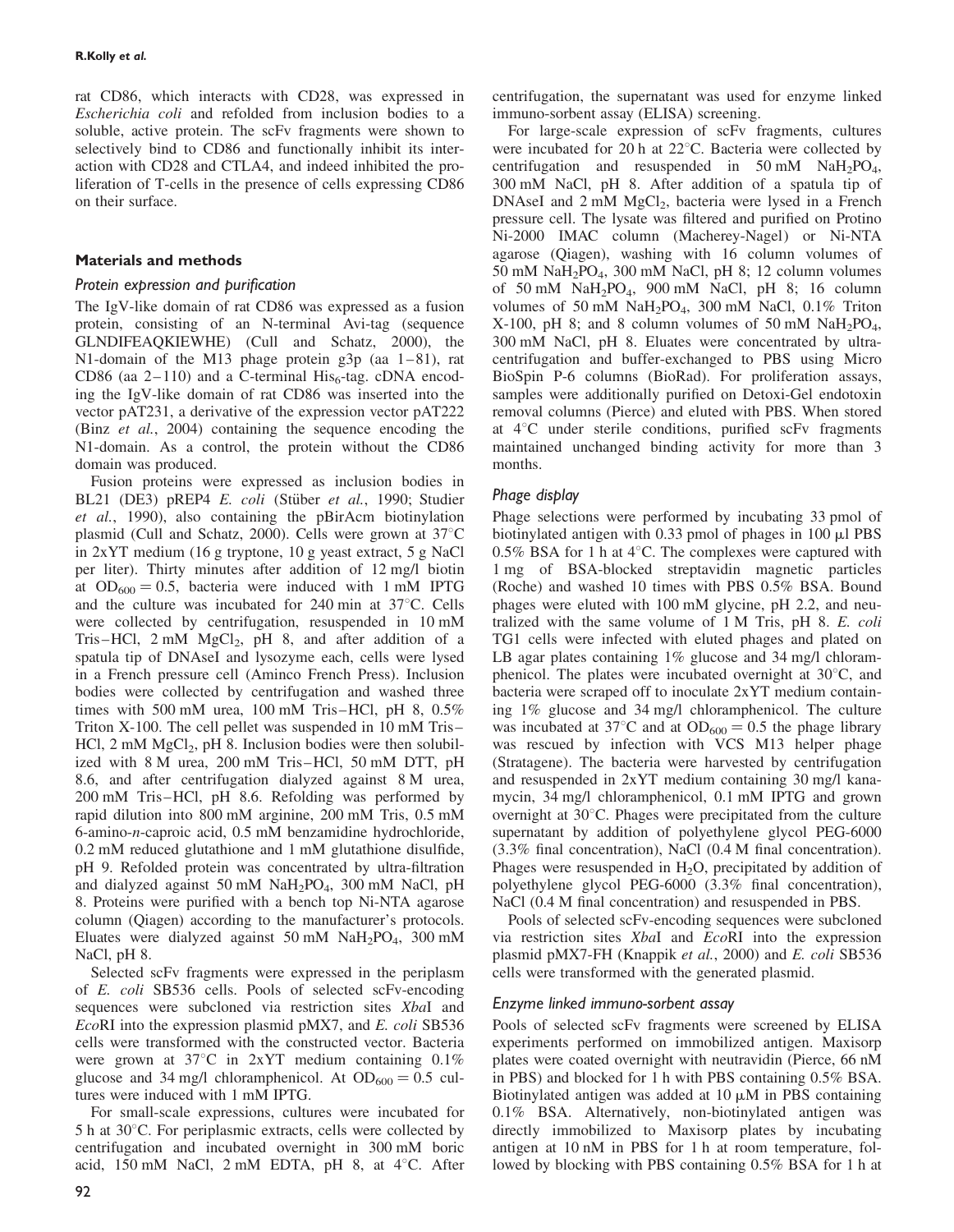room temperature. Crude cell extracts or purified antibody fragments diluted in PBS containing 0.1% BSA were added and incubated at room temperature. Bound scFv fragments were incubated with an anti-FLAG M2 antibody—HRP (horseradish peroxidase) conjugate (Sigma) and detected by a subsequent color reaction (soluble BM blue POD substrate, Roche Diagnostics). Absorbance was measured at 360 and 492 nm (reference wavelength) on a HTS 7000 Plus plate reader (Perkin–Elmer).

### Flow cytometry measurements (FCM)

Binding and inhibitory function of selected scFv fragments to P815 mouse mastocytoma cells expressing rat CD86 was analyzed in flow cytometry experiments. Cells were gratefully obtained from Dr. Hideo Yagita, Juntendo University, Tokyo, and were grown in cell culture in RPMI-1640 medium with glutamine (Invitrogen), 10% fetal calf serum (FCS) (Invitrogen), 0.5 mg/ml Geneticin (Invitrogen). Adherent and non-adherent P815 cells were harvested and  $1.3 \times 10^6$  cells were seeded in 5 ml polystyrene tubes (Falcon). Cells were washed 2 times with PBS, 0.05% sodium azide and resuspended in PBS, 0.05% sodium azide, containing scFv and/or human CD28–mouse Fc (Ancell) or mouse CTLA4–mouse Fc fusion proteins (Chimerigen) at various concentrations and incubated for 60 min at  $4^{\circ}$ C. P815 cells were washed 2 times with PBS, 0.05% sodium azide. For detecting the binding of scFv fragments, P815 cells were resuspended in PBS, 0.05% sodium azide, containing  $2 \mu g/ml$  of anti-PentaHis antibody—Alexa Fluor 488 dye conjugate (Qiagen). For binding detection of mouse Fc-containing molecules, P815 cells were resuspended in PBS,  $0.05\%$  sodium azide, containing 20 µg/ml of antimouse Fc antibody—Alexa Fluor 488 dye conjugate (Invitrogen). After incubation for 60 min at  $4^{\circ}$ C, cells were washed with PBS, 0.05% sodium azide, resuspended in Cytofix buffer (BD PharMingen) and analyzed on a Becton Dickinson FACSCalibur instrument.

#### Co-stimulation assay

The inhibitory function of selected scFv fragments on the activation of T-cells by interaction with CD86 or CD80 was analyzed in a modified version of a previously described co-stimulation assay (Maeda et al., 1997), in which blockade of co-stimulatory signals provided by P815 mastocytoma cells stably transduced with CD80 or CD86, respectively, leads to a reduction of proliferation of the rat T-cells, which is measured by a incorporation of  ${}^{3}$ H-labeled thymidine.

Lymph nodes were taken from a Lewis (LEW/Crl) rat (Charles River, Sulzfeld, Germany) suspended in balanced salt solution (BSS) (3.2 g/l NaCl, 0.2 g/l KCl, 0.09 g/l CaCl<sub>2</sub>, 0.1 g/l  $MgCl_2$ , 0.1 g/l  $MgSO_4$ , 0.12 g/l  $NaH_2PO_4$ , 0.03 g/l  $KH_2PO_4$ , 0.5 g/l glucose, 0.004 g/l phenol red) with 5% FCS and meshed through a  $70 \mu m$  sieve (BD Falcon). Cells were washed twice with BSS 5% FCS and resuspended in BSS 5% FCS. T-cells were enriched by passage through a nylon wool column and washed sequentially with BSS and RPMI-1640-SC medium (RPMI-1640 medium supplemented with 5% heat-inactivated FCS, 1 mM sodium pyruvate,  $1 \times$  MEM non-essential amino acids, 100 U/ml penicillin, 100 U/ml streptomycin,  $25 \mu M$   $\beta$ -mercaptoethanol, 290 mM glutamine). P815 mouse mastocytoma cells were cultured in RPMI-1640-SC at  $37^{\circ}$ C (5% CO<sub>2</sub>) in a humidified

atmosphere. Non-adherent cells were collected by centrifugation, washed twice with BSS and resuspended in BSS containing  $100 \mu g/ml$  mitomycin C (Sigma). P815 cells were incubated for 40 min at  $37^{\circ}$ C and washed three times with RPMI-1640-SC.

In a total volume of 200  $\mu$ l RPMI-1640-SC, 10<sup>5</sup> purified T-cells were co-cultured with  $10<sup>4</sup>$  mitomycin C-treated P815 cells in 96-well microtiter plates with round bottom wells (Cellstar suspension culture plates, Greiner Bio-One). Anti-rat CD3 antibody G4.18 (PharMingen) was added at  $2 \mu g/ml$ . Inhibitory scFv fragments were added at  $5 \mu g/ml$ , mouse CTLA4–Fc was added at  $2.5 \mu g/ml$ .

The mammalian cells were grown for 48 h at  $37^{\circ}$ C (5%) CO<sub>2</sub>). Then 25  $\mu$ l of a 0.5  $\mu$ Ci/ml solution of <sup>3</sup>H-labeled thymidine (Amersham-Buchler, Braunschweig, Germany) in RPMI-1640-SC was added and incubation was continued for 18 h. Cells were harvested on a TOMTEC harvester and after addition of scintillation fluid,  ${}^{3}$ H emission was detected on a Betawin workstation (Perkin–Elmer).

### **Results**

#### Expression of rat CD86 IgV-like domain as antigen

The interaction between CD86 and CD28 is thought to be the co-stimulatory signal that initiates the activation of T-cells by APC (Bugeon and Dallman, 2000). To obtain binding molecules inhibiting this interaction, phage selection experiments against the protein CD86 were performed. Because inhibitory molecules resulting from these selections were to be used in a rat model system, CD86 from rat was chosen as the antigen.

The IgV-like extracellular domain of CD86 has been shown to be sufficient for the activating interaction with CD28 (Peach et al., 1995; Rennert et al., 1997). Therefore, only this domain was expressed for the use as an antigen. In addition, non-glycosylated CD86 had previously been shown to retain the ability of CD28 activation (Zhang et al., 2002), and this allowed E. coli to be used as an expression system for this antigen.

A fusion protein termed N1–CD86 was constructed, consisting of amino acids 2–110 of the mature rat CD86 sequence fused at the N-terminus to a biotinylatable avi-tag and the N1-domain of the phage M13 protein g3p and at the C-terminus to a  $His<sub>6</sub>$ -tag (Fig. 1). The N1 sequence was added to improve inclusion body formation of the expressed protein in E. coli (Lubkowski et al., 1998; Frisch et al., 2003), based on its low solubility when expressed in the cytoplasm.

CD86 constructs were expressed and enzymatically biotinylated in E. coli. Proteins were refolded with a redox shuffle applying a strategy previously used successfully for refolding of antibody scFv fragments (Ge et al., 1995; Proba et al., 1997). After purification under native conditions on Ni-NTA columns, 13 mg of refolded soluble protein was obtained per liter of cell culture.

As determined by SDS–PAGE and analytical gel filtration on a S-200 Superdex column, there were no detectable impurities in this preparation. Functionality of refolded N1–CD86 was verified by ELISA experiments analyzing the binding of the rat CD86 fusion construct to immobilized human CTLA4–Fc (data not shown).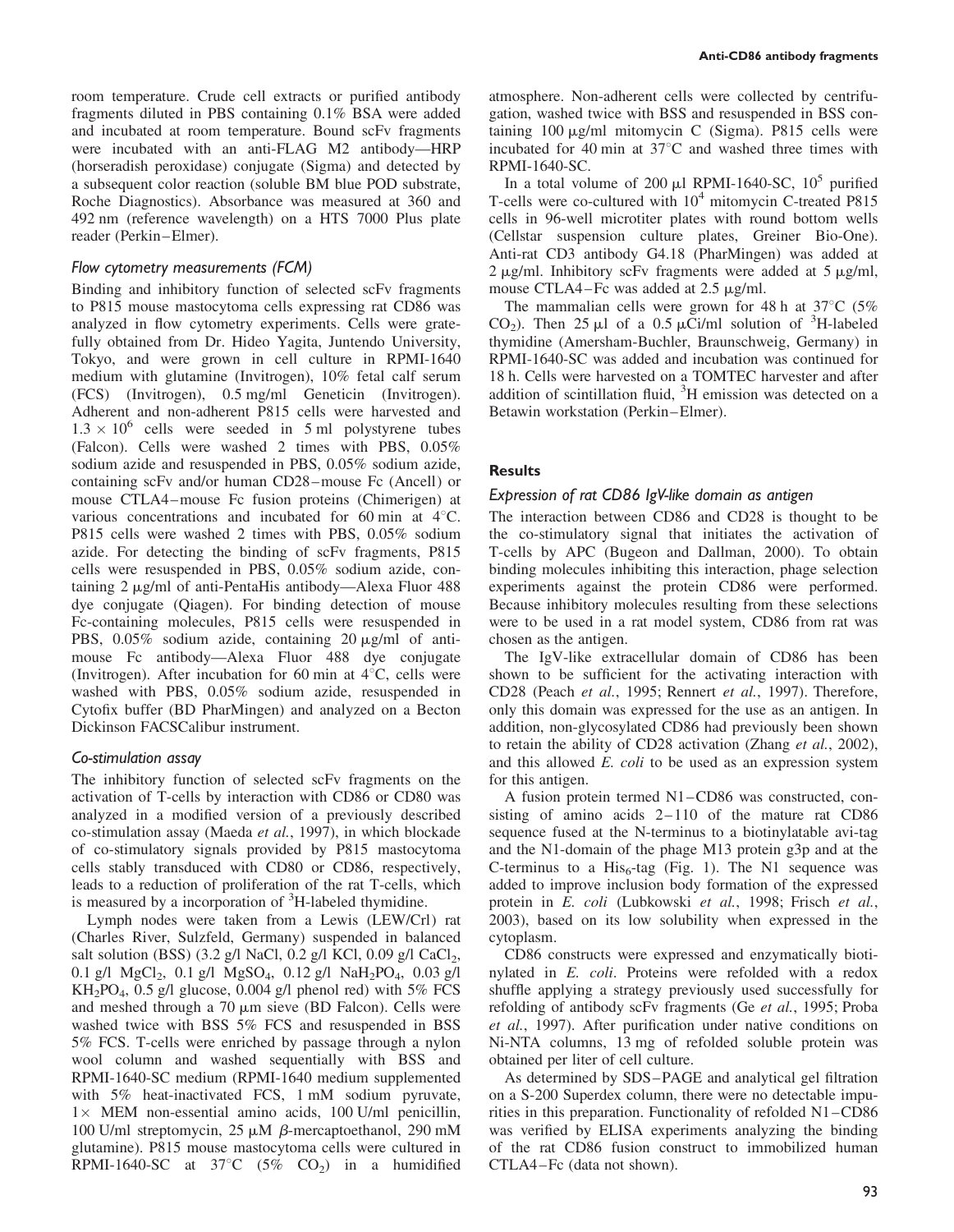

Fig. 1. Schematic representation of the CD86 fusion construct used for selection and evaluation of binding proteins. The IgV domain of rat CD86 interacting with CD28 or CTLA4 was expressed as a fusion construct containing a biotinylatable avi-tag for immobilization and the N1 domain from phage M13 g3p on the N-terminus. A His<sub>6</sub> tag was added to the C-terminus for protein purification. PDB data used: human CD86, 1185 (Schwartz et al., 2001); N1 domain, 1G3P (Lubkowski et al., 1998).

Applying the same expression procedure, production of the fusion partner alone (to be used as a control), avi-N1–  $His<sub>6</sub>$ , yielded 18 mg protein per liter of E. *coli* culture.

Analysis of refolded avi-N1–CD86–His<sub>6</sub> and avi-N1– His<sub>6</sub> protein after  $>3$  months at 4<sup>°</sup>C by gel filtration and ELISA experiments showed the proteins to be stable over this period of time.

#### Phage display, ELISA analysis

To select scFv fragments binding to CD86, we performed phage display with HuCAL-1 (MorphoSys AG), a fully synthetic library of human scFv fragment sequences containing a diversity of  $2 \times 10^9$  members (Knappik *et al.*, 2000). M13 phages presenting the HuCAL-1 scFv library as a fusion to the CT domain of g3p coat protein were selected for binding to soluble biotinylated N1–CD86. After the fourth and fifth round of phage display, pools of selected scFv-encoding sequences were inserted into the expression vector pMX7\_FH. Single clones were expressed and crude cell extracts were analyzed by ELISA for specific antigen binding activity.



Fig. 2. ELISA analysis. Binding of phage display-selected scFv fragments to refolded rat CD86. The CD86-specific scFv fragments 5R1 and 5R109 show binding to N1–CD86, but not to N1 alone. The weak unspecific binder 5R10 binds to wells with or without immobilized proteins used for selection. ScFv fragment 5R12 binds specifically to both N1–CD86 and N1, and is therefore expected to recognize either of the fusion partners, i.e., avi-tag, N1 or His<sub>6</sub>-tag. Data are presented as mean  $\pm$  SE of two replicates.

We analyzed 16 individual clones from the fourth selection round and 33 clones of the fifth selection round for binding to the N1–CD86 fusion molecule and also tested them for binding to the N1 protein alone. None of the 16 clones from the fourth round showed specific binding to either molecule. After the fifth selection round, however, four different antibody fragments had been selected, two showing specificity to rat CD86-IgV (5R1 and 5R109), one specific to the N1 fusion partner (5R12) and one being a non-specific weak affinity binder (5R10) (Fig. 2).

To test whether the selected scFv fragments might not only bind CD86 from rat but also from other organisms, we performed cross-specificity ELISA experiments. We immobilized 6 pmol each of rat CD86, mouse CD86 and human CD86 fused to human Fc on microtiter plates and tested for binding of purified scFv fragments. Both scFv fragments originating from selection against rat CD86 (5R109 and 5R1) indeed showed species specificity for the rat protein. Interestingly, the same properties were observed for the commercially available anti-rat CD86 monoclonal antibody 24F (Maeda et al., 1997) (Fig. 3). This demonstrates the importance in species-specific selections, even though the extracellular amino acid sequence of mouse CD86 is 78.8% identical and that of human CD86 is



Fig. 3. ELISA analysis. Species specificity of selected scFv fragments. The CD86-specific scFv fragments 5R1 and 5R109 as well as the monoclonal anti-rat CD86 antibody 24F are all specific for rat CD86–Fc fusion protein. Data are presented as mean  $\pm$  SE of two replicates.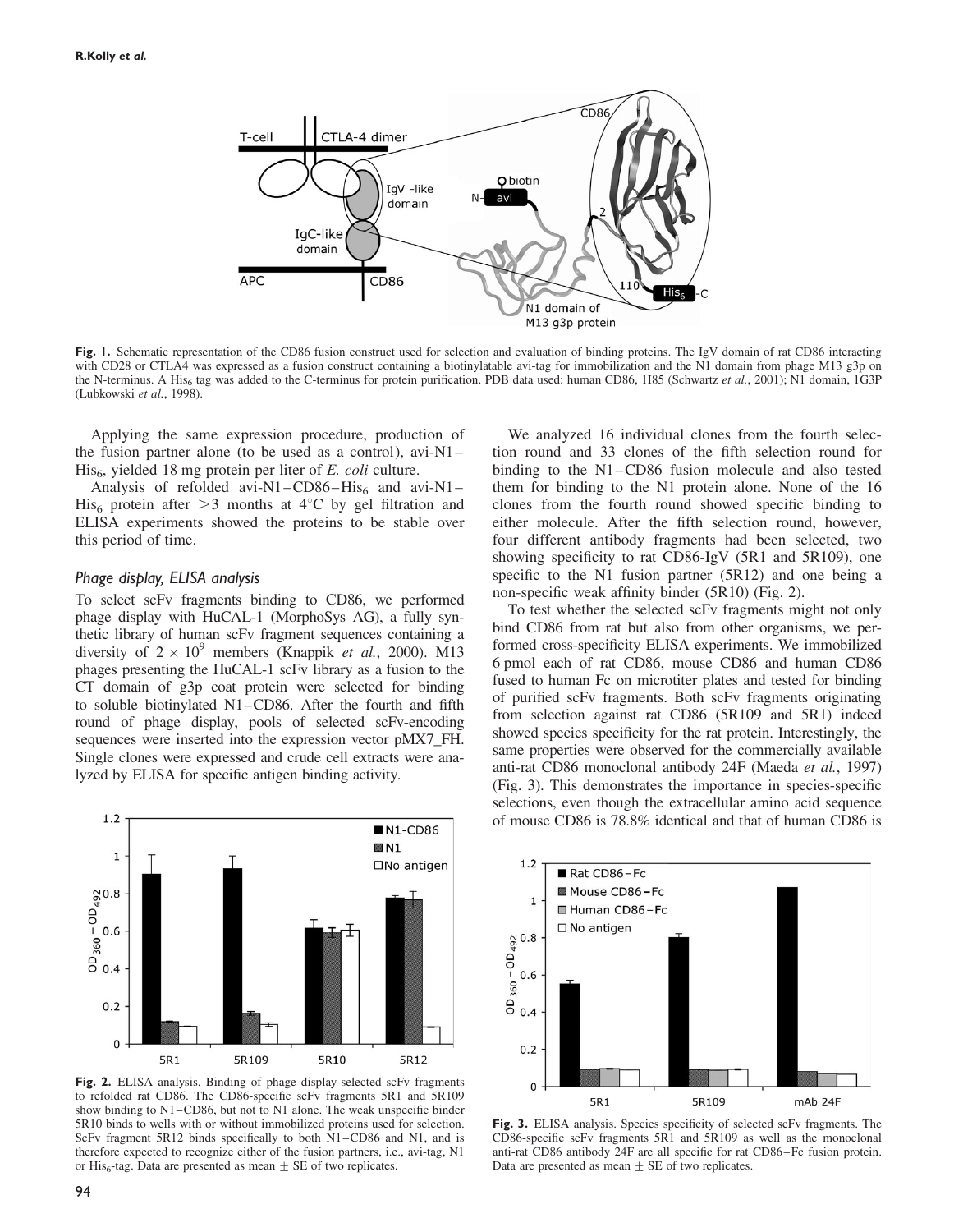57.9% identical to that of rat CD86 (Maeda et al., 1997). The non-specific binder 5R10 and the N1-specific binder 5R12 showed unspecific or no binding, respectively, to the various CD86–Fc fusions (data not shown).

## Inhibitory binding of selected scFv fragments to rat CD86 expressed on mammalian cells

Mouse mastocytoma P815 cells, stably transfected with a BCMGS-neo vector encoding rat CD86 cDNA and thus constitutively expressing this protein on its surface, were grown in cell culture (Maeda et al., 1997). Binding of the different purified scFv fragments to the cell surface was analyzed by flow cytometry at identical scFv concentrations  $(3.3 \mu M)$ . The CD86-specific scFv 5R109 produced the highest mean fluorescence intensity (MFI). scFv fragments 5R1 (CD86 specific) and 5R10 (non-specifically adhering



Fig. 4. Flow cytometry measurements. (A) Binding of selected scFv fragments to P815 cells expressing rat CD86. At identical concentrations  $(3.3 \mu M)$ , scFv fragments bind with different strength to rat CD86 expressing cells. (B) Inhibition of CTLA4–Fc binding to CD86 expressing cells by scFv 5R109 only. (C) Inhibition of CD28–Fc binding to CD86 expressing cells by scFv 5R109 only. Grey line: no scFv or CD28 or CTLA4 added.

scFv) gave intermediate signals, whereas the MFI for the unspecific scFv 5R12 was at the same level as the background signal (Fig. 4A).

Quantitative binding curves of scFvs 5R1 and 5R109 to rat CD86-expressing P815 cells were measured over a concentration range from 640 fM to 10  $\mu$ M (Fig. 5). According to the method of Benedict et al. (1997), background fluorescence was subtracted from measured MFI and the parameters  $MFI<sub>max</sub>$  and  $K<sub>D</sub>$  were obtained from the fit to the hyperbolic equation  $MFI = MFI_{max} \cdot [scFv]/(K_D + [scFv])$ . This method allows the determination of the affinity directly on cells, which is more relevant for the intended application than the affinity to the isolated protein, which for this reason was not determined. From these data,  $K_D$  values of 76 nM  $(\pm 18 \text{ nM})$  for binding of scFv 5R109 to rat CD86 and 12  $\mu$ M ( $\pm$ 4  $\mu$ M) for binding of scFv 5R1 to rat CD86 were determined (Fig. 5).

To examine whether CD28–Fc, CTLA4–Fc and the selected scFv fragments compete with each other in binding to the surface-expressed CD86 protein, the reduction of fluorescence signal due to binding of CD28 or CTLA4 upon addition of scFv fragments was analyzed. When competing the binding of 100 nM CTLA4–Fc to CD86-expressing P815 cells with  $3.3 \mu M$  scFv fragments, only the addition of scFv 5R109 succeeded in significantly reducing CTLA4–Fc binding by up to 90%. Similarly, in experiments with 3.3  $\mu$ M scFv fragments competing with 25 nM CD28–Fc, only 5R109 showed a signal reduction. However, concentrations of monomeric scFv fragments used for these experiments were up to 130 times higher than those of dimeric CD28–Fc or CTLA4–Fc competitors (Fig. 4B and C).

#### Co-stimulation assay

Having shown that scFv 5R109 inhibits binding of soluble human CD28–Fc and murine CTLA4–Fc to rat CD86 expressed on the P815 cell surface, we analyzed whether



Fig. 5. Affinity determination of scFvs 5R1 and 5R109 to rat CD86 by flow cytometry measurements on whole cells. Parameters of a hyperbolic equation were fitted to MFI values obtained at different scFv fragment concentrations binding to CD86-expressing P815 cells.  $K<sub>D</sub>$  values of 76 nM  $(\pm 18 \text{ nM})$  and  $12 \mu \text{M} (\pm 4 \mu \text{M})$  were obtained for scFvs 5R109 and 5R1, respectively, binding to rat CD86-expressing P815 cells. Data are presented as mean  $\pm$  SE of two replicates.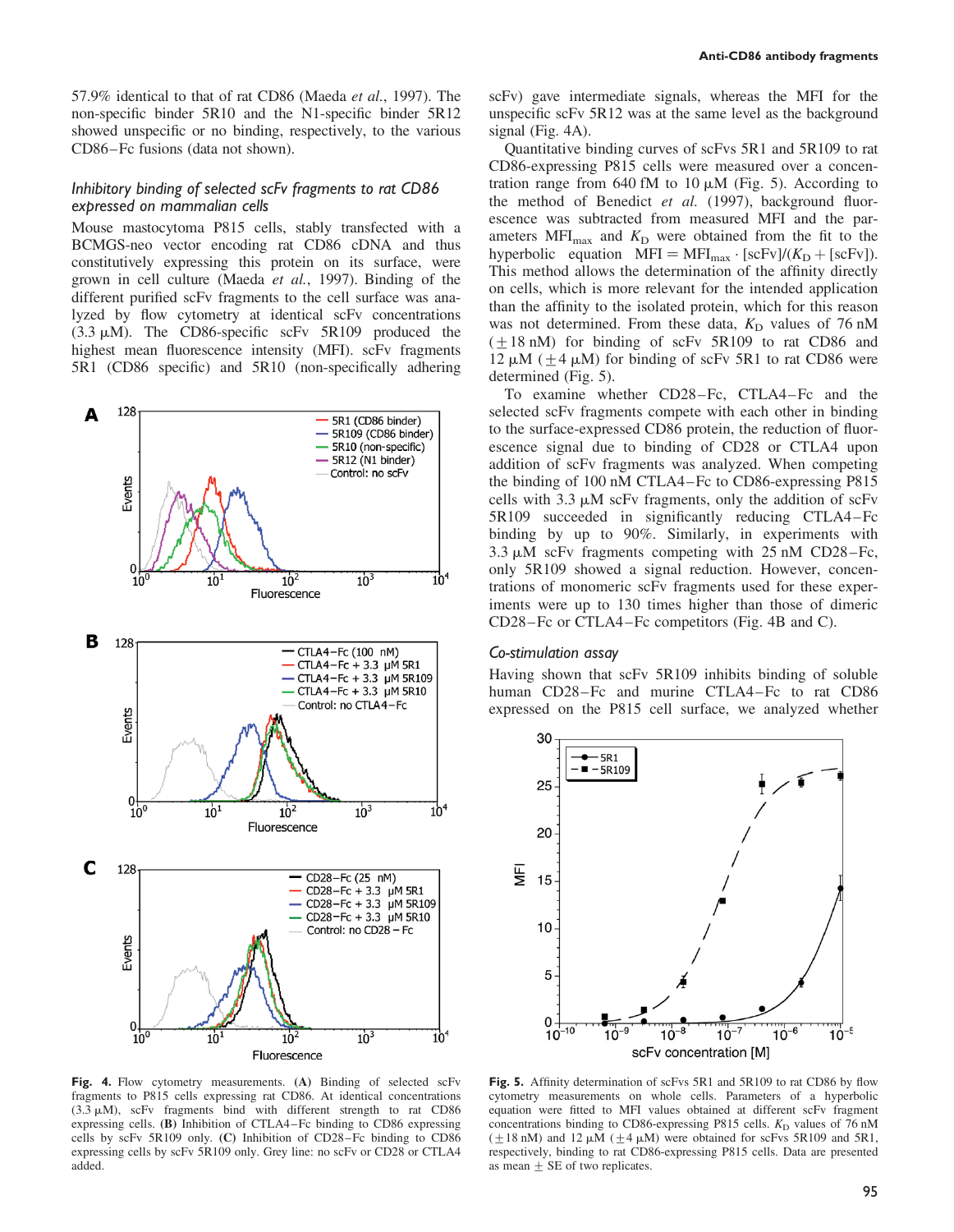scFv 5R109 also inhibits the CD86–CD28 interaction on cell surfaces leading to T-cell co-stimulation. We investigated in co-stimulation assays to what degree the addition of the selected antibody fragments decreases T-cell activation by reducing the co-stimulatory signal between rat CD80- or rat CD86-expressing mammalian cells and rat T-cells.

For this purpose, mouse P815 mastocytoma cells, expressing either rat CD86 or rat CD80 or no foreign protein on their surface, were used to provide the co-stimulatory signal. These mammalian cells were treated with mitomycin C to stop proliferation and co-cultured with rat T-cells from lymph nodes, in medium containing the agonistic anti-CD3 antibody G4.18 (Nicolls *et al.*, 1993). This antibody is a surrogate for TCR activation by the peptide–MHC complex.

In cultures with untransduced P815 cells no proliferation was found, but in cultures with CD80 or CD86 expressing cells, a strong thymidine incorporation was found (Fig. 6), which demonstrates the dependence of the CD3-induced T-cell activation on ligation of CD28 of the rat T-cells by co-stimulatory CD80 or CD86 molecules expressed by the transduced P815 cells. Addition of CTLA4–Fc, which blocks CD28 interaction with both CD80 and CD86, abolishes proliferation nearly completely, whereas the unspecific scFv 5R12 showed no effects. The CD86-specific scFv (5R109) inhibited only CD86- but not CD80-dependent proliferation (Fig. 6). Addition of scFv fragments to T-cells lacking co-stimulatory signal induction by CD80 or CD86 did not increase T-cell proliferation, excluding unspecific stimulatory effects by the scFv preparation.

## **Discussion**

We have generated scFv fragments that inhibit the interaction of rat CD86 with T-cells. As it is essential to be able to make predictive experiments in an autologous rat model system, we had to devise reagents for this system. We could produce the IgV-like domain of rat CD86 in E. coli by refolding with a protocol previously shown to be successful for antibody scFv fragments. CD86 is a monomer consisting of two Ig-like domains (V-type and C-type) that has several potential glycosylation sites, two of which are in the N-terminal region of the V-type domain. As shown previously, the non-glycosylated IgV-like domain of CD86 has significant binding activity to CTLA4 (Zhang et al., 2002). This is consistent with crystallographic studies, which localized the CTLA4 binding site in CD86 to residues in the GFCC'C" surface, distant from the potential N-glycosylation sites (Schwartz et al., 2001).

At the time the phage selections were carried out, no soluble rat CD86 had been commercially available, and therefore the antigen for selection and binder characterization had to be produced in our own laboratory. However, this allowed us to use as a selection target only the IgV-like domain of CD86, which interacts with CD28 and CTLA4. Two antibody fragments specifically binding to the refolded rat CD86 protein were obtained. To achieve higher binding affinities, an evolutionary approach to affinity maturation (Luginbühl et al., 2006) of the obtained scFvs can be carried out. However, since an evaluation of such affinity-matured fragments can only be performed in conjunction with in vivo studies, this has not yet been undertaken.

As we were interested in the inhibitory properties of the scFv specific for rat CD86 in the context of T-cell co-stimulation, we carried out functional assays with CD86 protein on the surface of P815 mastocytoma cells. The selected scFv fragments indeed showed comparable binding properties to rat CD86 expressed as Fc-fusion proteins in mouse myeloma cells (Fig. 3) or to murine cells expressing rat CD86 on the surface (Fig. 4).

In inhibition assays performed with soluble mouse CTLA4–Fc and human CD28–Fc fusion proteins, the scFv fragment 5R109 did inhibit the binding of mouse CTLA4– Fc and of human CD28–Fc to rat CD86-expressing P815 cells by up to 90%. However, concentrations up to 130 times higher of the monovalent scFv had to be used than of the dimeric CD28–Fc or CTLA4–Fc constructs.

In subsequent co-stimulation assays, one of the scFv fragments was able to reduce T-cell proliferation by over 98%. As T-cell proliferation in co-stimulation assays as well as in the intact immune response depends on activation of the cells with a threshold characteristic, it still remains to be shown whether the inhibitory function observed in the cell culture assay will also be observed in transplantation experiments. Proteins inhibiting the interaction of CD80 and CD86 with CD28 have shown promising results in the prevention of graft rejection. Monoclonal antibodies against CD80 or CD86 have been used systemically in tissue transplantation experiments (Kagaya et al., 2002; Montgomery et al., 2002). A soluble CTLA4–Fc fusion protein developed by Bristol-Myers Squibb has been approved by the FDA for use in rheumatoid arthritis (Genant, 2005; Genovese et al., 2005). Monoclonal antibodies targeted against CD28 have also been shown to delay allograft rejection in rat models (Dong et al., 2002; Otto et al., 2002).

The application of such inhibitors in preventing graft rejection in corneal transplantation would be very attractive, as the protein can be applied topically at very high concentrations. For such an approach, it is required, however, that the protein is small enough to diffuse efficiently through the tissue. Therefore, IgG molecules would not be suitable for topical application in corneal transplantation, as they are too large to diffuse through the cornea. Similarly, CTLA4–Fc fusions would show the same limitation. By contrast, monovalent scFv fragments are smaller than this diffusion barrier. This monovalence bears the intrinsic disadvantage that avidity cannot be exploited. However, monovalence is not only dictated by diffusion: it is also essential that the binding molecule should only reduce the availability of the target to its binding partners without cross-linking the target molecules and thereby potentially induce a cellular signal. Therefore, bivalent diabodies would also potentially run the danger of triggering an activation.

Different libraries have been used previously in selection for binding to the molecules of the second signal. Starting with an antibody fragment library consisting of  $V<sub>L</sub>$  domains only, van den Beucken et al. (2001) have selected molecules binding to human CD80 and CD86, which, after affinity maturation, had a  $K<sub>D</sub>$  of 191 nM to CD80. Due to their very small size (15 kDa), these proteins could also be of interest for clinical applications. Using a similar small domain of protein A as a scaffold, Sandström et al. (2003) have selected proteins binding to human CD28 by phage display, however, with rather weak affinity  $(K_D \text{ of } 8.5 \mu M)$ . It is, at present,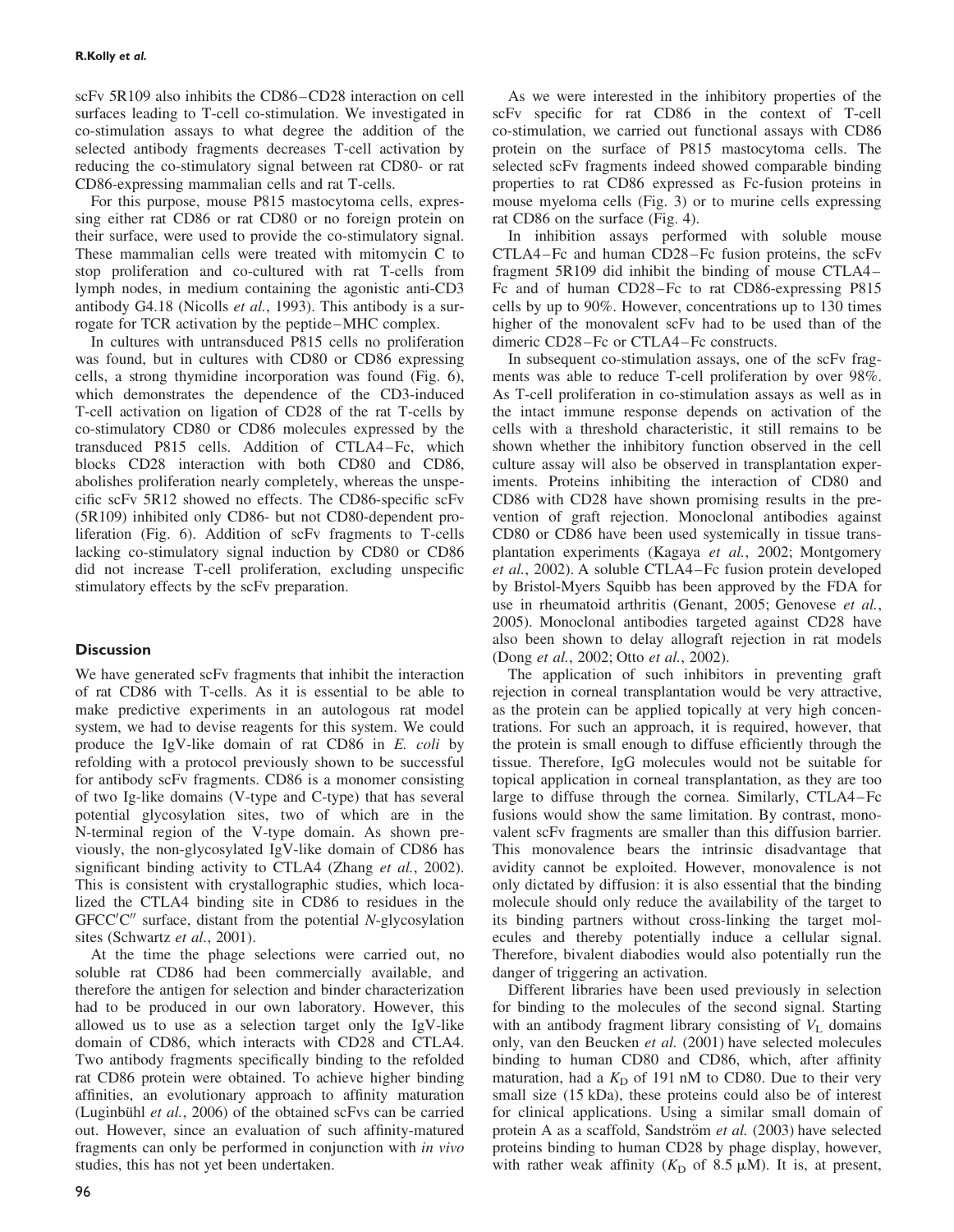

Fig. 6. Co-stimulation assay measuring [<sup>3</sup>H]-thymidine incorporation upon T-cell proliferation. Rat T-cells activated by agonistic anti-CD3 antibody G4.18 proliferate in co-culture with rat CD80- or rat CD86-expressing P815 cells. Different CD80- or CD86-binding proteins inhibit this proliferation. Data are presented as mean  $\pm$  SE of three replicates. (P815: non-expressing cell line; P815/CD80: cell line expressing rat CD80; P815/CD86: cell line expressing rat CD86.)

unclear which molecular format would be most suited for the topical applications as envisioned here. Beside size and affinity, the protein should not, of course, be immunogenic by itself especially in such an application, and this is a potential issue with all scaffolds alike (Binz et al., 2005).

The rat CD86-binding scFv fragment 5R109 obtained here represents a very interesting lead molecule for future cornea transplantation experiments, even though it is probably in need of additional affinity maturation (Luginbühl et al., 2006). As the CD86–CD28 interaction is important in the initiation of the immune response, blocking this interaction is expected to suppress the immune reaction. However, if the blockage by the described CD86-binding scFv fragments should be not sufficient for suppression, combined administration of CD80- or CD28-binding scFv fragments is expected to further increase this effect. Because of the high structural similarity between CD28, CD80 and CD86, the selection strategy described here can probably be applied to these target proteins as well.

Due to the lack of cross-species binding as observed in ELISA assays, the scFv antibody fragment 5R109 is not expected to be effective in other species than rat. However, it may be more important to do meaningful proof-of-principle experiments with a system directly adapted to the animal model than to accept any compromise in affinity or exact binding mode, only to generate cross-species reagents. To obtain functionality in mouse or human systems, the scFv fragment 5R109 would have to be modified by rational design and/or directed evolution or a new molecule would have to be selected binding to the corresponding epitope on human CD86. Nevertheless, experiments in the rat animal model with such selected antibody fragments will give valuable information about the efficiency of anti-CD86 antibody fragments for immuno-modulation in cornea transplantation.

#### Acknowledgments

We thank Patricia Martin Killias for her help in flow cytometry and Stefan Wiehr for his help in co-stimulation experiments. This project has been funded by the Swiss Science Foundation (Grant SNF #4046-058715).

#### **References**

- Benedict,C.A., MacKrell,A.J. and Anderson,W.F. (1997) J. Immunol. Methods, 201, 223–231.
- Binz,H.K., Amstutz,P., Kohl,A., Stumpp,M.T., Briand,C., Forrer,P., Grütter, M.G. and Plückthun, A. (2004) Nat. Biotechnol., 22, 575–582.
- Binz, H.K., Amstutz, P. and Plückthun, A. (2005) Nat. Biotechnol., 23, 1257–1268.
- Bonnevier,J.L., Yarke,C.A. and Mueller,D.L. (2006) Eur. J. Immunol., 36, 1583–1597.
- Bugeon,L. and Dallman,M.J. (2000) Am. J. Respir. Crit. Care Med., 162, S164–S168.
- Carreno,B.M. and Collins,M. (2002) Annu. Rev. Immunol., 20, 29–53.
- Colombetti,S., Basso,V., Mueller,D.L. and Mondino,A. (2006) J. Immunol., 176, 2730–2738.
- Coyle,A.J. and Gutierrez-Ramos,J.C. (2001) Nat. Immunol., 2, 203–209.
- Cull,M.G. and Schatz,P.J. (2000) Methods Enzymol., 326, 430–440.
- Dong,V.M., Yuan,X., Coito,A.J., Waaga,A.M., Sayegh,M.H. and Chandraker,A. (2002) Transplantation, 73, 1310–1317.
- Frisch,C., Brocks,B., Ostendorp,R., Hoess,A., von Rüden,T. and Kretzschmar,T. (2003) J. Immunol. Methods, 275, 203–212.
- Ge, L., Knappik, A., Pack, P., Freund, C. and Plückthun, A. (1995) In Borrebaeck,C.A.K. (eds.), Antibody Engineering. Oxford University Press, Inc., New York, pp. 229–266.
- Gebhardt,B.M., Hodkin,M., Varnell,E.D. and Kaufman,H.E. (1999) Cornea, 18, 314–320.
- Genant,H., Peterfy,C., Paira,S., Gomez-Reino,J., Miaux,Y., Wu,C., Jiang,Y., Sieffert,M., Ge,Z. and Aranda,R., et al. (2005) Ann. Rheum. Dis., 64 (Suppl 3), 175.
- Genovese,M.C., Becker,J.C., Schiff,M., Luggen,M., Sherrer,Y., Kremer,J., Birbara,C., Box,J., Natarajan,K. and Nuamah,I., et al. (2005) N. Engl. J. Med., 353, 1114–1123
- Hoffmann,F., Zhang,E.P., Pohl,T., Kunzendorf,U., Wachtlin,J. and Bulfone-Paus,S. (1997) Graefes Arch. Clin. Exp. Ophthalmol., 235, 535–540.
- Kagaya,F., Hori,J., Kamiya,K., Kaji,Y., Oshika,T., Amano,S., Yamagami,S., Tsuru,T., Tanaka,S. and Matsuda,H., et al. (2002) Exp. Eye Res., 74, 131–139.
- Knappik,A., Ge,L., Honegger,A., Pack,P., Fischer,M., Wellnhofer,G., Hoess,A., Wölle,J., Plückthun,A. and Virnekäs,B. (2000) J. Mol. Biol., 296, 57–86.
- Leach, D.R., Krummel, M.F. and Allison, J.P. (1996) Science, 271, 1734–1736.
- Lenschow,D.J., Herold,K.C., Rhee,L., Patel,B., Koons,A., Qin,H.Y., Fuchs,E., Singh,B., Thompson,C.B. and Bluestone,J.A. (1996) Immunity, 5, 285–293.
- Liang,L. and Sha,W.C. (2002) Curr. Opin. Immunol., 14, 384–390.

Lubkowski,J., Hennecke,F., Plückthun,A. and Wlodawer,A. (1998) Nat. Struct. Biol., 5, 140–147.

Linsley,P.S. and Ledbetter,J.A. (1993) Annu. Rev. Immunol., 11, 191–212.